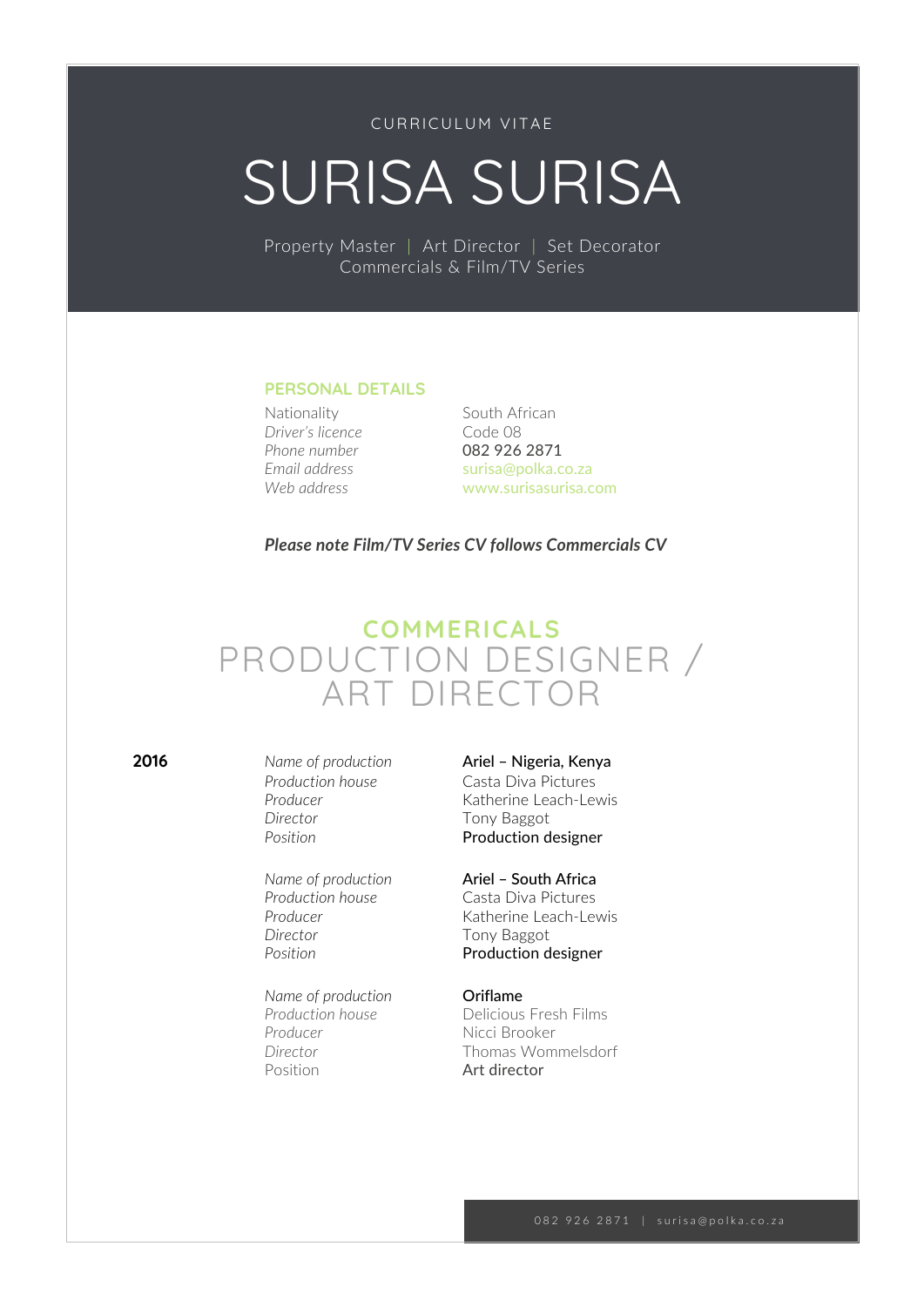### SURISA SURISA | CURRICULUM VITAE

Position **Art director** 

### **2016** *Name of production* Chevrolet – South Africa, Korea, UAE/KSA, India, **Thailand**

*Production house* Casta Diva Pictures Producer Katherine Leach-Lewis *Director* Gandja Monteiro *Production design* Alessandro Marvelli

## **COMMERICALS** PROPERTY MASTER

**2022** *Name of production* Rom *Production house* Moonlighting

> *Name of production* Telus **Production house** Moonlighting *Art Director* Naobie Noisette Position **Property Master**

> *Name of production* **Coronation** *Production house* Massive Media *Art Director* Naobie Noisette Position **Set dresser**

> *Name of production* **Special K** *Production house* Juice Films *Art Director* Naobie Noisette **Position Set dresser**

> *Name of production* **Pepco** *Art Director* Naobie Noisette Position **Set dresser**

**Name of production**<br>**Production house Network Production** *Art Director* Naobie Noisette Position **Property Master** 

*Name of production* Samsung Tablet *Art Director* Naobie Noisette Position **Property Master** 

*Art Director* Naobie Noisette Position **Property Master** 

**Production house Gentleman Pictures** 

**Network Productions** 

**Production house** Network Productions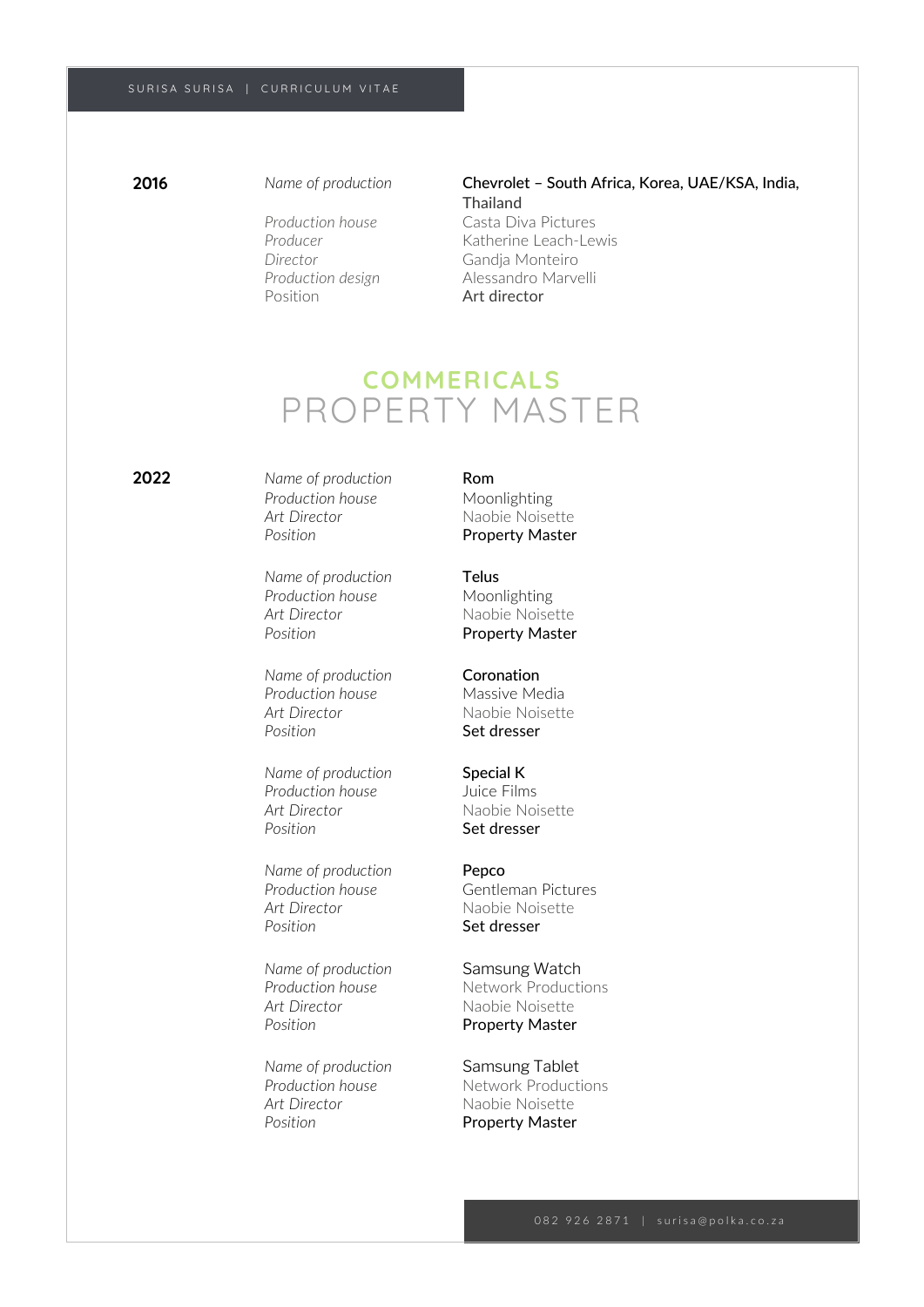| 2018 | Name of production<br>Production house<br>Producer<br>Director<br>Art Director<br>Position | Toom - Story of a Lifetime<br><b>Ground Glass</b><br>Meike Varga<br>Søren Schaller<br>Fred Du Preez<br>Set dresser        |
|------|--------------------------------------------------------------------------------------------|---------------------------------------------------------------------------------------------------------------------------|
|      | Name of production<br>Production house<br>Producer<br>Director<br>Art Director<br>Position | Telkom Zkhipha More<br>The Bomb<br>Marc Harrison<br>Tebogo Malope<br>Bobby Cordosa<br>Property master                     |
|      | Name of production<br>Production house<br>Producer<br>Director<br>Art Director<br>Position | Nivea Vital - "Sights and Sounds"<br>Ground Glass<br>Martin Urban<br>Niko Karo<br>Candice Borzechowski<br>Property master |
| 2013 | Name of production<br>Production house<br>Producer<br>Director<br>Art Director<br>Position | Garnier<br>McKenzie Rudolphe<br>Ken McKenzie<br>Fabienne Berthaud<br>Riccardo Puglese<br>Property master                  |
| 2012 | Name of production<br>Production house<br>Art Director<br>Position                         | Mackerel<br>Uncle Morris Films<br>Tom Gubb<br>Property master                                                             |
|      | Name of production<br>Production house<br>Producer<br>Director<br>Art Director<br>Position | <b>ISBW</b><br>Cyclone Films<br>Martin Hevnecke<br>Daniel Bruce<br>Melinda Launspach<br>Property master                   |
|      | Name of production<br>Production house<br>Producer<br>Director<br>Art Director<br>Position | Coldsot, Tuborg<br>Episode Media<br>Mona Mortier<br>Michael Abel<br>Darryl Hammer<br>Property master                      |
|      |                                                                                            |                                                                                                                           |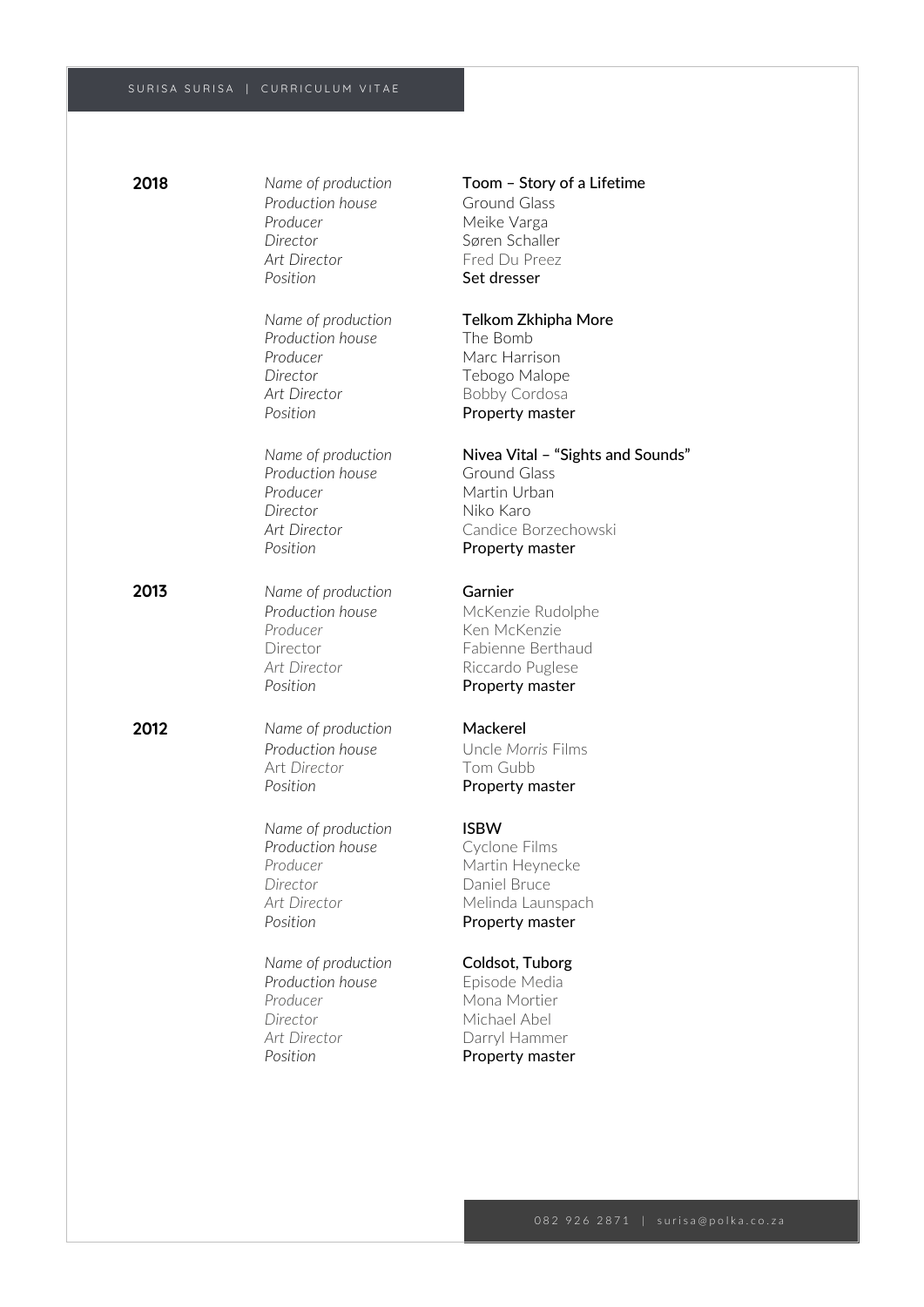| 2011 | Name of production<br>Production house<br>Producer<br>Position                             | <b>Hallmark</b><br>Glo Films<br>Allan Glogau<br>Property ma                               |
|------|--------------------------------------------------------------------------------------------|-------------------------------------------------------------------------------------------|
| 2010 | Name of production<br>Production house<br>Producer<br>Director<br>Art Director<br>Position | Lady Speeds<br>Navigator Fil<br>Meike Laescl<br>Michael Borr<br>Mark Auret<br>Property ma |
|      | Name of production<br>Production house<br>Producer<br>Director<br>Art Director<br>Position | <b>DeVrey</b><br>McKenzie Ru<br>Ken Mc Ken:<br>Chris Wilcha<br>Neil Swanep<br>Property ma |
|      | Name of production<br>Production house<br>Producer<br>Director<br>Art Director<br>Position | Marmite<br>Frieze Films<br>Liz Dahl<br>lan Mason<br>Tiaan van To<br>Property ma           |
|      | Name of production<br>Production house<br>Producer<br>Director<br>Art Director<br>Position | Cadiz<br><b>Ground Glas</b><br>Janette de V<br>Sacha Waldr<br>Molly Mc Wi<br>Property ma  |
| 2008 | Name of production<br>Production house<br>Producer<br>Director<br>Art Director<br>Position | Drostdy-Hof<br>Moonlighting<br>Tess van Zyl<br>Johan Kling<br>Darryl Hamn<br>Property ma  |
| 2007 | Name of production<br>Production house<br>Producer<br>Art Director<br>Position             | Rexona<br>Moonlighting<br>Philip Keys<br><b>Billy Keam</b><br>Property ma                 |
|      | Name of production<br>Production house<br>Art Director<br>Position                         | Lech Beer<br>The Gatehou<br>John Nankin<br>Property ma                                    |
|      |                                                                                            |                                                                                           |

ogauer **y** master

### **2010** *Name of production* Lady Speedstick

*Preduction Films Producer* Meike Laesch-Schoeman **Bombeek y** master

zie Rudolphe **Kenzie** *l*icha anepoel **y** master

Art *Director* Tiaan van Tonder **y** master

Glass de Villiers Valdman *Art Director* Molly Mc William Smith **y** master

*Production house* Moonlighting *n* Zyl *Art Director* Darryl Hammer **y** master

*Production house* Moonlighting **y** master

tehouse *Art Director* John Nankin **y** master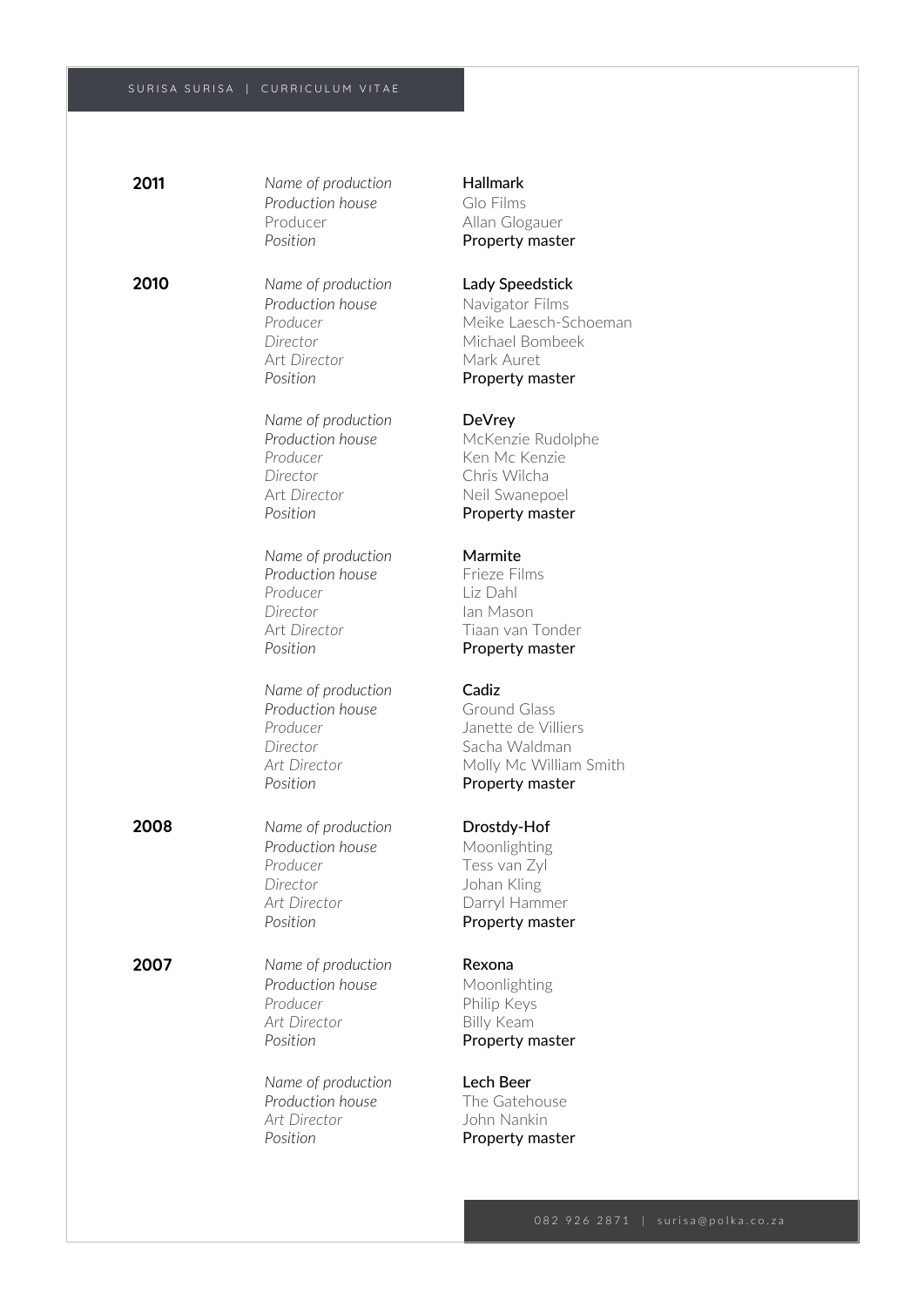### SURISA SURISA | CURRICULUM VITAE

| 2007 | Name of production<br>Production house<br>Art Director<br>Position                         | Comfort<br><b>Bird Film</b><br>Annelize<br>Property                             |
|------|--------------------------------------------------------------------------------------------|---------------------------------------------------------------------------------|
| 2006 | Name of production<br>Production house<br>Producer<br>Director<br>Art Director<br>Position | Coop<br>Orange<br>Mandy F<br>Manu C<br>Jeremy /<br>Property                     |
|      | Name of production<br>Production house<br>Producer<br>Director<br>Art Director<br>Position | Toyota /<br>Moonlig<br>Libbi Be<br>Jorn Thr<br><b>Billy Kea</b><br>Property     |
|      | Name of production<br>Production house<br>Producer<br>Position                             | Sky Spor<br>Metal Ti<br>Liz O'Sh<br>Property                                    |
| 2005 | Name of production<br>Production house<br>Producer<br>Director<br>Art Director<br>Position | Pringles<br>Rolling F<br>Sharyn k<br>Trevor <sub>F</sub><br>Glen Wo<br>Property |
| 2003 | Name of production<br>Production house<br>Producer<br>Director<br>Art Director<br>Position | Pampers<br>Twin Fili<br>Alex Fisc<br>Jonathar<br>Tracey C<br>Property           |
|      | Name of production<br>Production house<br>Producer<br>Director<br>Art Director<br>Position | Fertiligè<br>Pointbre<br>Shaun S<br>Nick Qu<br>Tiaan va<br>Property             |
|      |                                                                                            |                                                                                 |

rd Films *Art Director* Annelize Kleynhans operty master

**Production Films** andy Ritchie anu Coeman remy Argue operty master

### *Name of production* Toyota Auris

*Production house* Moonlighting *Producer* Libbi Bell rn Threlfall *Artigate* operty master

**y** Sports *Production house* Metal Tiger Productions *O'Shaughnessy* operty master

**Production Company** *Producer* Sharyn Knight *Director* Trevor Robinson en Wolter operty master

### **2003** *Name of production* Pampers Booster

*Production* **Px Fischer** nathan Tayler acey Collis operty master

### *Name of production* Fertiligène

*Production house* Pointbreak Films aun Smith ck Quinn aan van Tonder operty master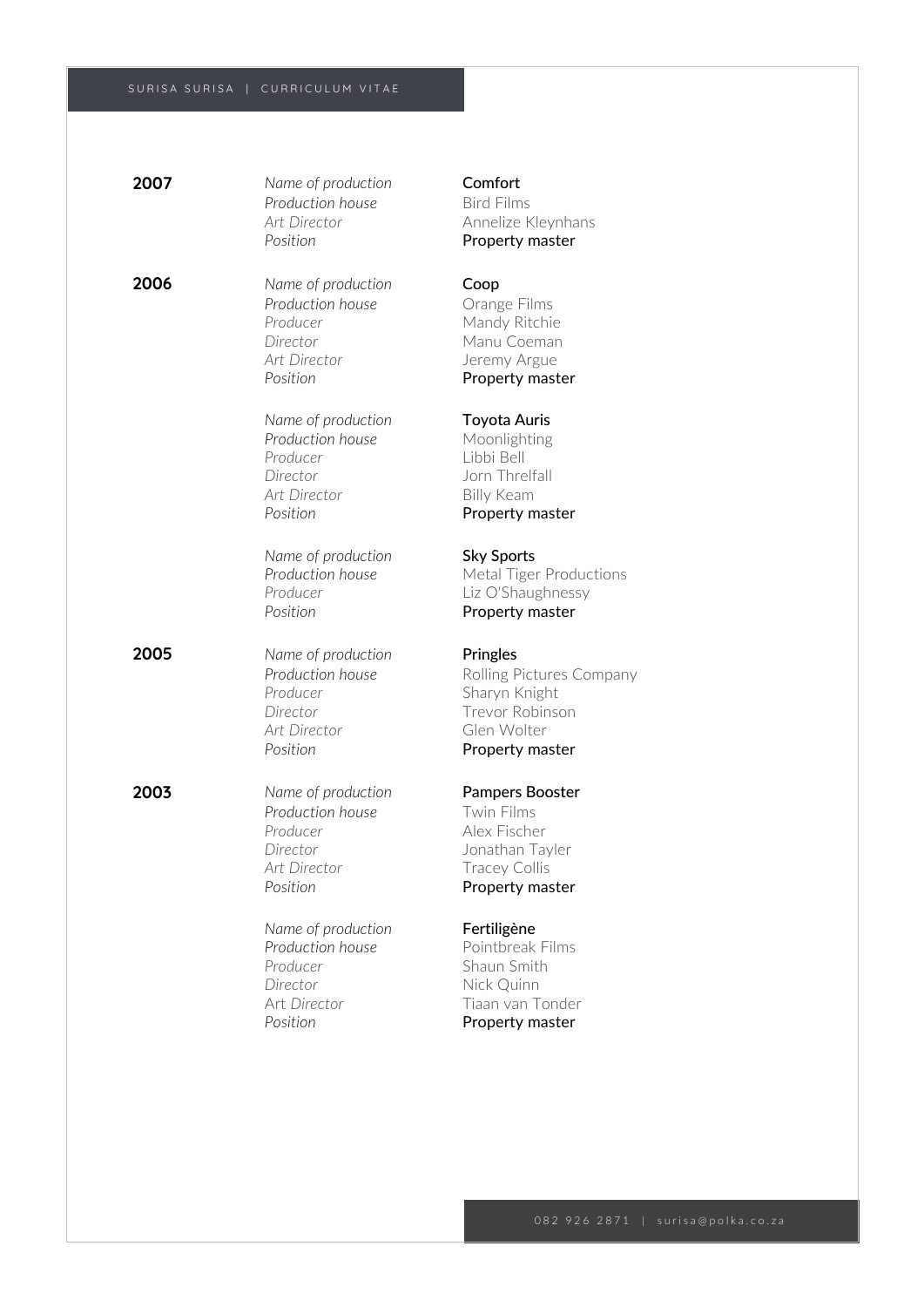## **COMMERICALS** PROPS ASSISTANT

| 2006 | Name of production<br>Production house<br>Producer<br>Director<br>Art Director<br>Position | <b>Walls and Suspension</b><br>The Shooting Gallery<br>Claire Richards<br>Martin Schmid<br>Louise Knepscheld<br>Props assistant |  |
|------|--------------------------------------------------------------------------------------------|---------------------------------------------------------------------------------------------------------------------------------|--|
|      | Name of production<br>Production house<br>Producer<br>Director<br>Position                 | Quaker<br>The Big Picture Comp.<br>Nicola Corte<br>Mike Rowles<br>Props assistant                                               |  |
|      | Name of production<br>Production house<br>Producer<br>Director<br>Art Director<br>Position | Air France<br>MIA Films<br>Alexis Bensa<br>Daniel Eskilus<br><b>Tracy Collis</b><br>Props assistant                             |  |
|      | Name of production<br>Production house<br>Producer<br>Director<br>Art Director<br>Position | <b>Cheese Strings</b><br>Rolling Pictures Comp<br>Sharyn Knight<br>Daniel Brooks<br>Louise Knepscheld<br>Props assistant        |  |
|      | Name of production<br>Production house<br>Producer<br>Director<br>Position                 | Nando's<br>The Public Pool<br>Phil Bresler<br>Craig Ferguson<br>Props assistant                                                 |  |
| 2005 | Name of production<br>Production house<br>Producer<br>Director<br>Art Director<br>Position | Meggle<br>Navigator Films<br>Meike Laesch<br>Florian Seidel<br>Rocco Smith<br>Props assistant                                   |  |
| 2003 | Name of production<br>Production house<br>Producer<br>Director                             | This Day<br>Suburban Films<br>Linda Notelovitz<br>Miles Goodall                                                                 |  |

*Production house* The Big Picture Company **Nicola Corte Mike Rowles** Props assistant

**Cheese Strings** *Production house* Rolling Pictures Company Sharyn Knight Daniel Brooks Louise Knepscheld Props assistant

### **Nando's**

**Suburban Films** Linda Notelovitz **Miles Goodall** *Art Director* Leon Morland Position **Props assistant**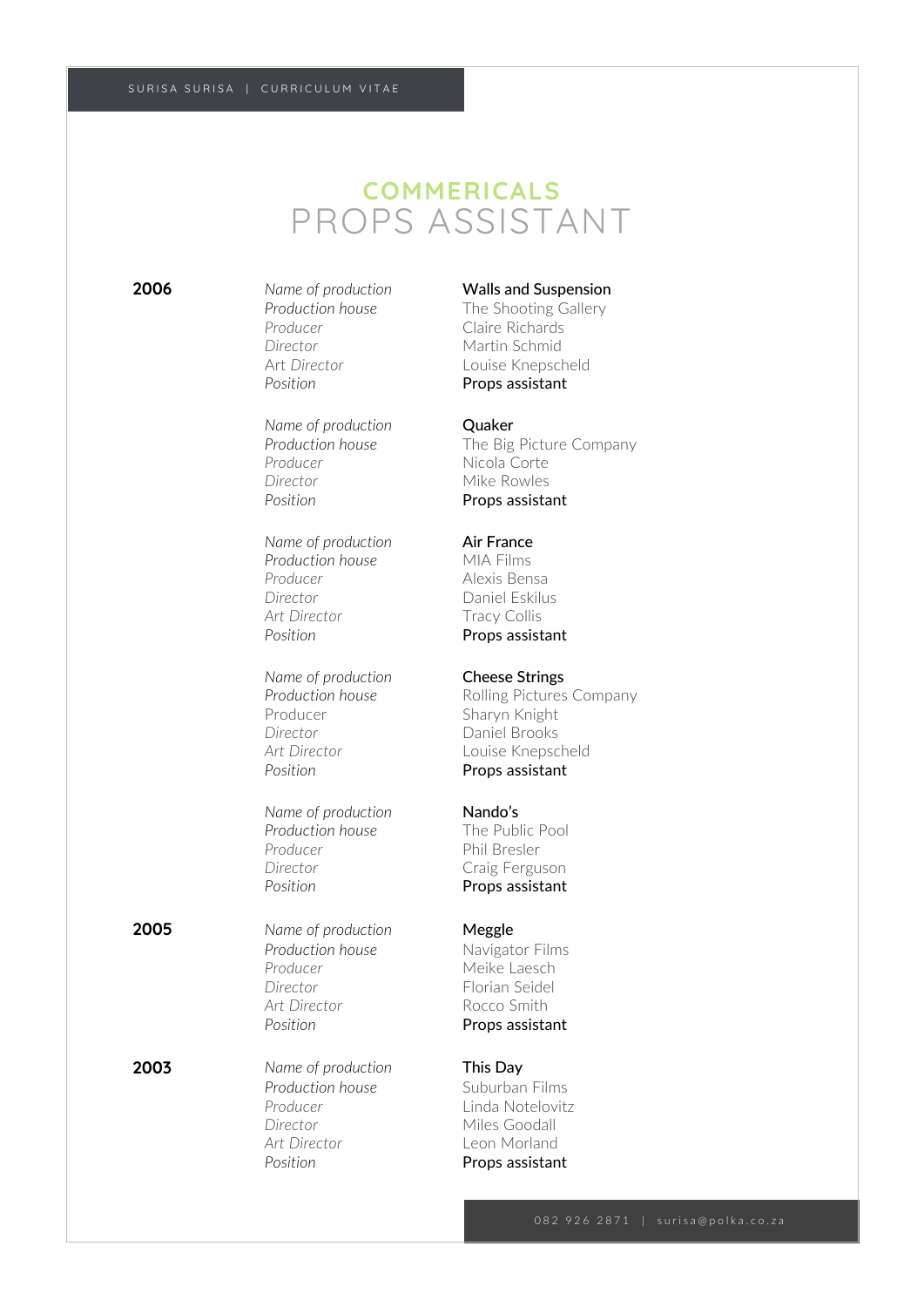| 2003 | Name of production<br>Production house<br>Producer<br>Director<br>Art Director<br>Position | Pampers Pan<br><b>Twin Films</b><br>Alex Fischer<br>Jonathan Tay<br><b>Tracy Collis</b><br>Props assista |
|------|--------------------------------------------------------------------------------------------|----------------------------------------------------------------------------------------------------------|
|      | Name of production<br>Production house<br>Producer<br>Director<br>Art Director<br>Position | <b>BBQ</b><br>Maximum Fil<br>Kirsten Filer<br>Joachim Mull<br>Ernie Seegers<br>Props assista             |
|      | Name of production<br>Production house<br>Producer<br>Director<br>Art Director<br>Position | Deichman Sh<br>Navigator Fil<br>Meike Laesch<br><b>DW Buck</b><br>Rocco Smith<br>Props assista           |
| 2002 | Name of production<br>Production house<br>Producer<br>Art Director<br>Position             | <b>AGF</b><br>The Big Pictu<br>Nicola Corte<br>Louise Kneps<br>Props assista                             |
|      | Name of production<br>Production house<br>Producer<br>Director<br>Position                 | Saur<br>The Network<br>Liz O'Shaugh<br>Meta Akkus<br>Props assista                                       |
|      | Name of production<br>Production house<br>Producer<br>Director<br>Art Director<br>Position | Spartan<br>McKenzie Ru<br>Ken McKenzi<br>James Daltho<br>Leon vd Mer<br>Props assista                    |
|      | Name of production<br>Production house<br>Producer<br>Director<br>Art Director<br>Position | <b>British Telkor</b><br>Moonlighting<br>Toby Courlar<br>Celeste Savill<br>Chris Bass<br>Props assista   |
|      |                                                                                            |                                                                                                          |

### **2003** *Name of production* Pampers Pangea

Taylor  $s$ istant

*Production house* Maximum Films **Muller-Tessier** agers  $s$ istant

### **n** Shoes

*Prefilms* aesch  $s$ istant

Picture Company *Art Director* Louise Knepscheld  $s$ istant

aughnessy  $s$ istant

 $P$ e Rudolphe  $\zeta$ enzie althorp *Merwe*  $s$ istant

### elkom

*Production house* Moonlighting urlander Saville  $s$ istant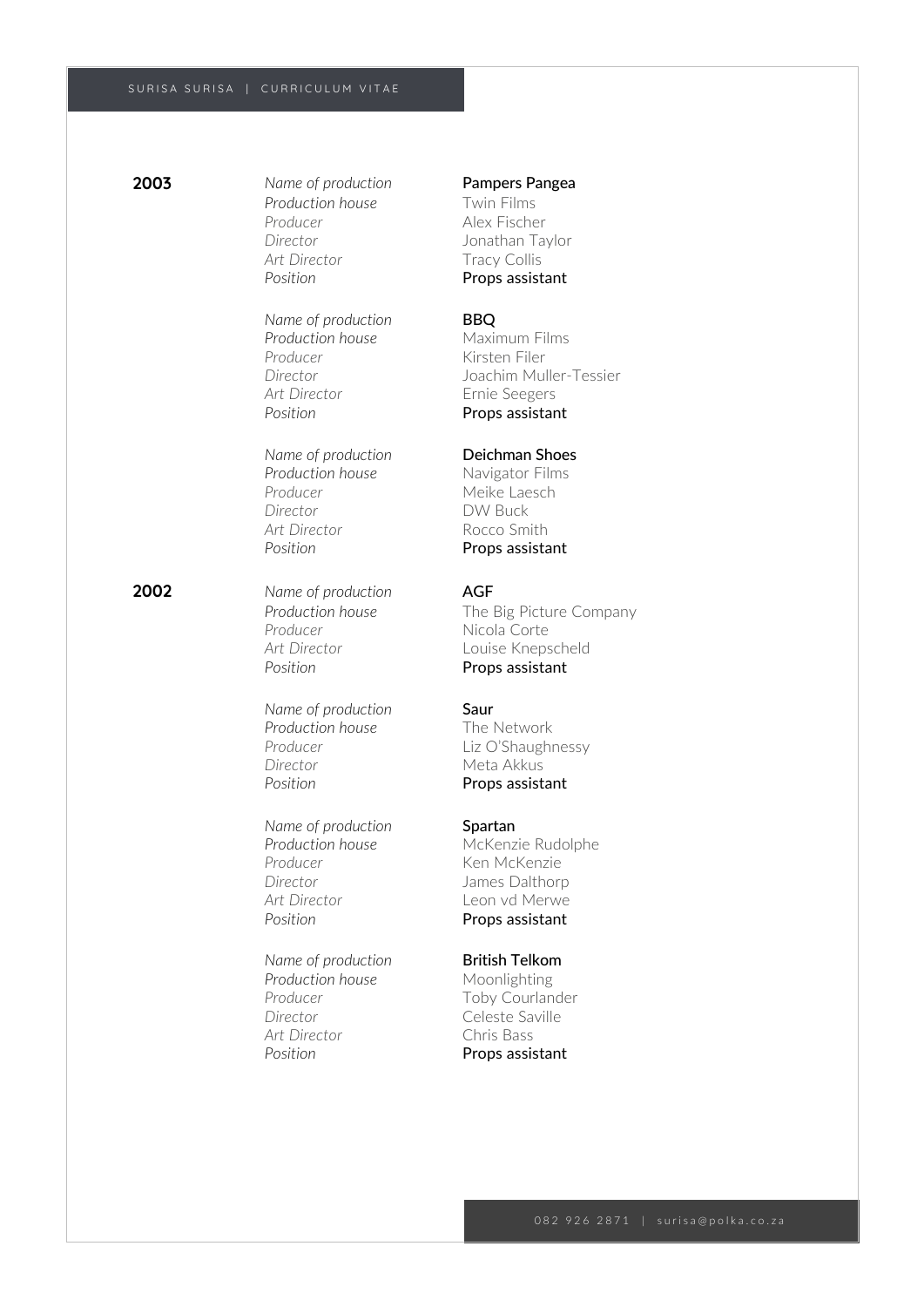## **FILM/TV SERIES** PRODUCTION DESIGNER / ART DIRECTOR

### **2021 FILM**

*Director* Biyi Bandele

### **FILM**

*Genre Drama Director* Kenneth Gyang

### **FILM**

*Genre Drama* **Director** Bivi Bandele

### **2018 FILM**

*Name of production* **Poppie Nongena** 

### *Name of production* Death and the kings's horseman

*Production house* Ebony Life Media/Netflix *Genre Documentary Drama Cast* Wale Ojo, Deyemi Okanlawa, Mark Elderkin, Jenny Stead Position **Production designer** 

### *Name of production* **Blood sisters volume 2**

*Production house* Ebony Life Media/Netflix *Cast* Ramsey Nouah, Wale Ojo, Ini Dima-Okojie, Nancy Isime, Uche Jombo Position **Production designer** 

### *Name of production* **Blood sisters volume 1**

*Production house* Ebony Life Media/Netflix *Cast* Kehinde Bankole, Kate Henshaw, Deyemi Okanlawan, Daniel Effiong Position **Production designer** 

Production house **Productions** Poppie Productions (Pty) Ltd (Marche Media) *Genre Documentary Drama Director* Christiaan Olwagen *Cast* Clementine Mosimane, Anna-Mart vd Merwe, Dawid Minaar, Chris Gxalaba Position **Production designer**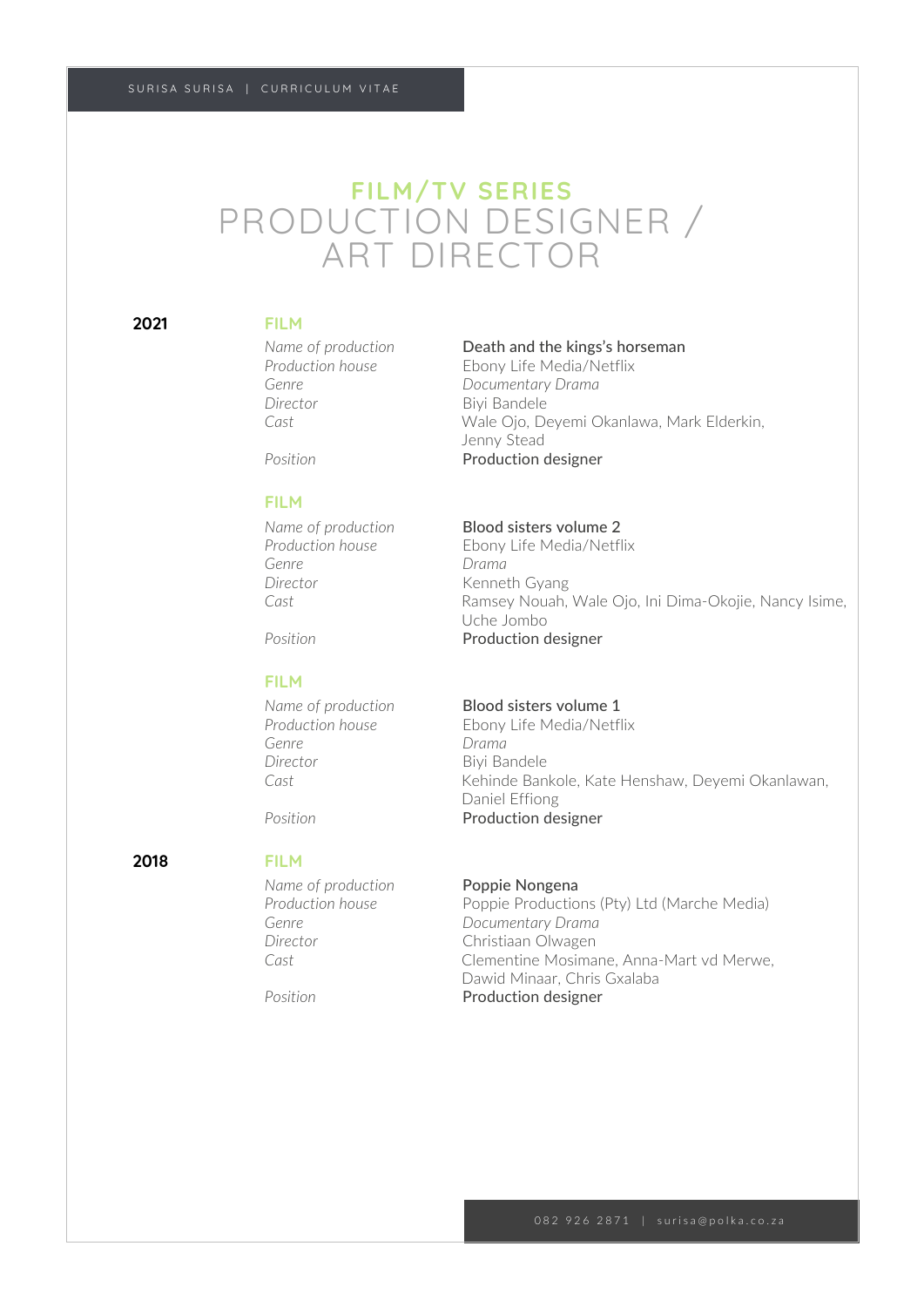*Name of production* **Doctor Who** *Production house* Out of Africa/BBC *Genre Adventure/drama Director* Mark Tonderai *Production design* Arwel Wyn Jones **Art director Brian Glaser** 

### **2015 TV SERIES**

*Name of production*<br>*Production house* **Mat Joubert (Cape Town)**<br>*Out of Africa Production house Genre Thriller Director* Peter Ladkani **Production design Contact Darryl Hammer** Position **Art director** 

### **2014 FILM**

*Name of production* **Tiger House**<br>**Production house Tiger House** *Director* Tom Daley

### **2012 FILM**

*Name of production* **Felix! Production house** Penguin Films *Director* Roberta Durrand Position **Art director** 

### **FILM**

*Name of production* **Black South-Easter**<br>**Production house Ten 10 Productions** *Genre Action/crime/thriller Director* Carey McKenzie **Production design Contact Darryl Hammer** Position **Art director** 

*Cast* Jodie Whittaker, Bradley Walsh, Tosin Cole, Mandip Gill Position **Standby Art director** 

*Cast* Trond Espen Seim, Boris Kodjoe

*Produce* Films *Genre Action/crime/drama Cast* Dougray Scott, Ed Skrein, Kaya Scotdelario Position **Production designer** 

*Genre Comedy/drama/family Cast* Okwethu Banisi, Nicholas Ellenbogen, Janet Suzman,

**Ten 10 Productions** Cast **Tony Kgoroge, Fana Mokoena, Nan Yu**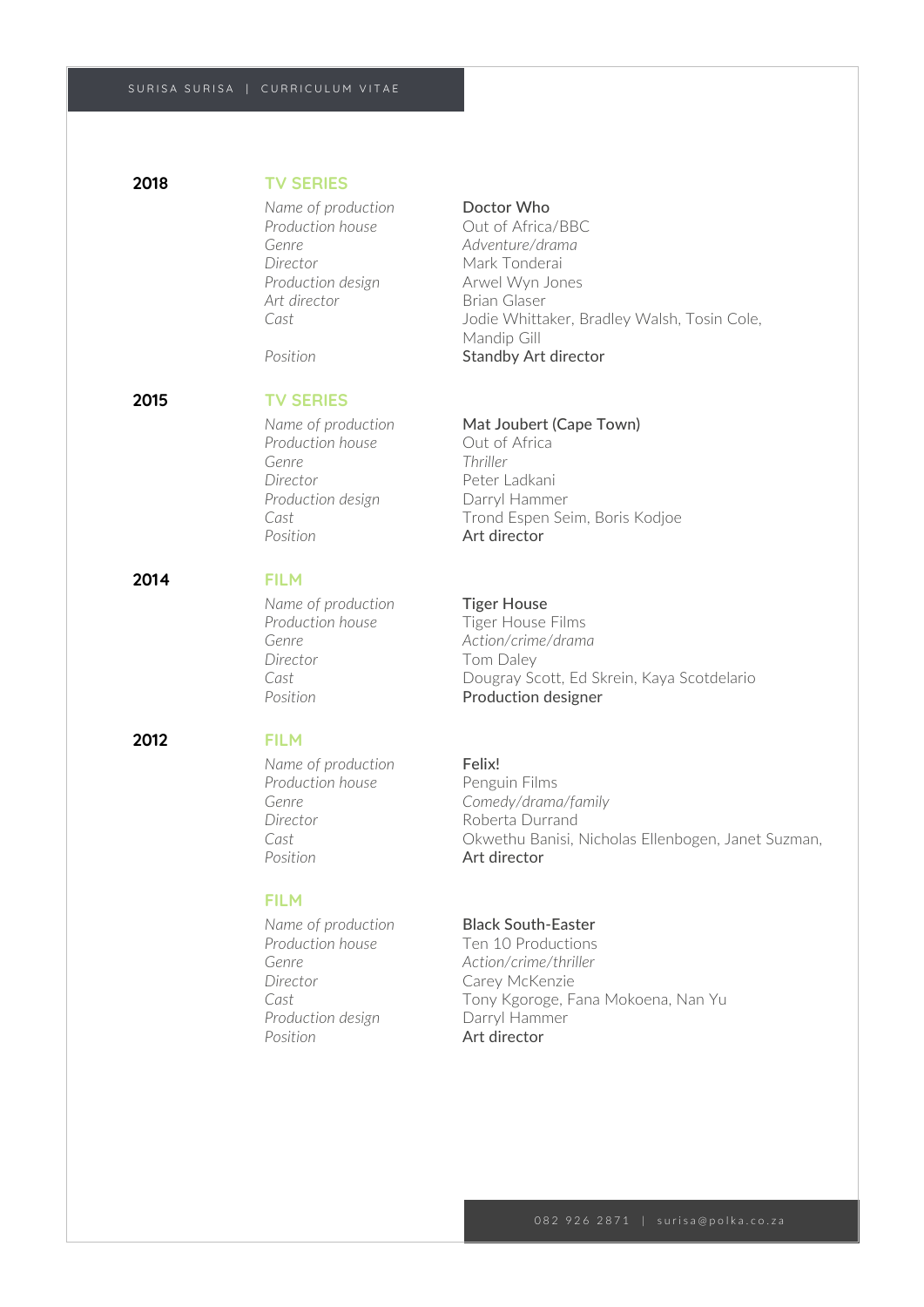**Production house Out of Africa** *Genre Comedy Director* Gray Hofmeyr *Head of department* Gary Smith

### *Name of production* Oh Schucks it Schuster . . . 2010

*Cast* Leon Schuster, Alfred Ntombela *Position* Assistant art director

## **FILM/TV SERIES** PROPERTY MASTER

### **2022 TV SERIES**

*Genre Drama Art director* Alex Bird

### **2021 FILM**

**Production house** Film Afrika, Radical Media *Genre Documentary Drama Director* Malcolm Venville **Production design** Happy Massee *Supervising art director* Shane Bunce Position **Property master** 

### **2019/20 FILM**

*Name of production* The Mauritanian *Production house* Moonlighting 23 *Genre Documentary Drama Director* Kevin Macdonald *Production design* Michael Carlin *Supervising art director* Christophe Dalberg

### *Name of production* Club Las Piranjas

*Production house* Warner Brothers/TOP Tamarin Films *Director* Sven Unterwaldt Cast Table Kerkeling, Trang le Hong, Ben Münchow, Benno Fürmann Position **Property master** 

### *Name of production* Theodore Roosevelt

Cast Cast Rufus Jones, Greg Kriek, Andre Jacobs

*Cast* Tahar Rahim, Jodie Foster, Benedict Cumberbatch, Zachary Levi Position **Property master**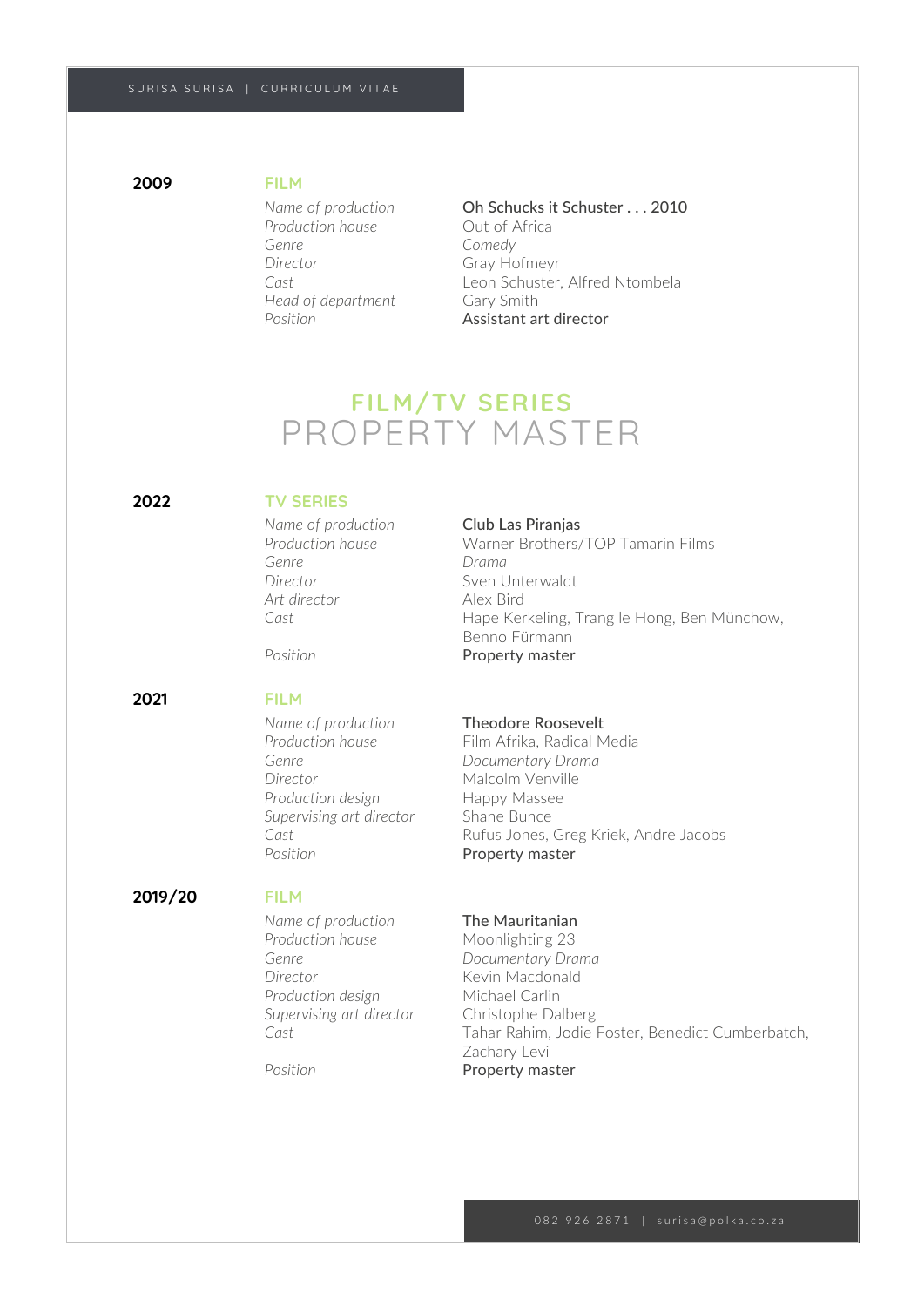*Name of production* The Hot Zone *Production design* Emelia Weavind

### **FILM**

*Director* Ernie Barbarash *Production design* Emelia Weavind Position **Property master** 

### **FILM**

*Name of production* **Leprechaun Returns**<br>**Production house Out of Africa Production house** *Genre Horror Comedy Director* Steven Kostanski

Position **Property master** 

### **2017 FILM**

Position **Property master** 

### **TV SERIES**

**Production house** Film Afrika

*Production design* Lester Cohen *Art Director* Emelia Weavind Position **Property master** 

*Production house* Moonlighting Five Productions / Scott Free Productions *Genre Documentary Drama Directors* Michael Uppendahl, Nick Murphy *Cast* Julianna Margulies, Liam Cunningham, James D'Arcy, Grace Gummer Position **Property master** 

### *Name of production* Holiday in the Wild

Production house **Advantage Entertainment**<br>
Genre **Contraction** *Drama/romance* Cast Cast Rob Lowe, Kristen Davis

*Cast* Taylor Spritzer, Mark Holton, Sai Bennett, Linden Porco, Pepi Sonuga, Emily Reid, Ben McGregor **Production design Bobby Cordosa** 

### *Name of production* Sew the Winter to my Skin

*Production house* Yellow Bone Entertainment *Genre Documentary Drama Director* Jahmil X.T. Qubeka *Cast* Ezra Mabengeza, Bok van Blerk, Dave Walpole, Peter Kurth, Kandys McClure, David James *Production design* Emelia Weavind

### *Name of production* The Looming Tower (40 North)

*Genre Documentary Drama Directors* John Dahl, Ali Selim, Alex Gibney, Craig Zisk *Cast* Tawfeek Barhom, July Namir, Alec Baldwin, Bill Camp, Tahar Rahim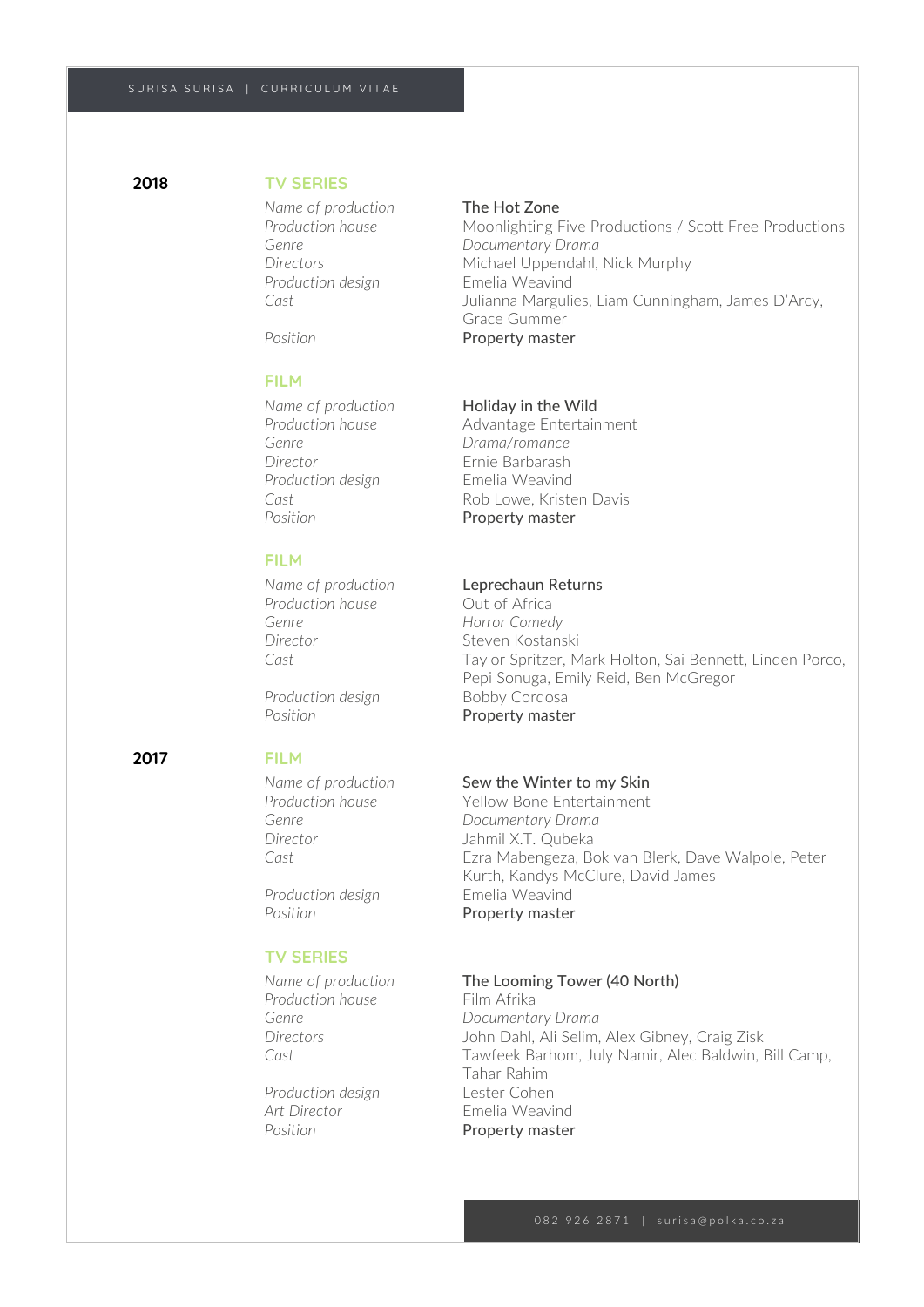| 2017    | <b>FILM</b>                                                                                                          |                                                                                                                                                                                                                                                                                                                                                                                                                                                                                                                                                                                                                                                                                                                                                                                                                                 |
|---------|----------------------------------------------------------------------------------------------------------------------|---------------------------------------------------------------------------------------------------------------------------------------------------------------------------------------------------------------------------------------------------------------------------------------------------------------------------------------------------------------------------------------------------------------------------------------------------------------------------------------------------------------------------------------------------------------------------------------------------------------------------------------------------------------------------------------------------------------------------------------------------------------------------------------------------------------------------------|
|         | Name of production<br>Production house<br>Genre<br>Director<br>Cast                                                  | <b>Samson the Movie</b><br>Samson the Movie/Boom Town Boys<br>Documentary Drama<br><b>Bruce Macdonald</b><br>Taylor James, Jackson Rathbone, Caitlin Leahy,<br>Greg Kriek, Rutger Hauer, Lindsay Wagner, Billy Zane,<br>Frances Douglas                                                                                                                                                                                                                                                                                                                                                                                                                                                                                                                                                                                         |
|         | Production design<br>Art Director<br>Position                                                                        | Mitchell Crisp<br>Warren Gray<br>Property master                                                                                                                                                                                                                                                                                                                                                                                                                                                                                                                                                                                                                                                                                                                                                                                |
| 2016/17 | <b>TV SERIES</b>                                                                                                     |                                                                                                                                                                                                                                                                                                                                                                                                                                                                                                                                                                                                                                                                                                                                                                                                                                 |
|         | Name of production<br>Production house<br>Genre<br>Directors<br>Cast<br>Production design<br>Art Director            | Origins: The Journey of Humankind<br>Film Afrika<br>Documentary<br>Simon George - WW1 (November 1918 - France),<br>World Trade Centre (1993 - New York City),<br>Robert H Goddard (1914 - USA);<br>Niall Maccormick - Galileo's Telescope (1609 - Italy),<br>Horse Shoe (mid century AD - Roman Empire), Marie<br>Tharpe (1957 - USA), Fire of London (1666 - UK),<br>Arthur C Clark (1945 - UK), Compass (206 BC -<br>Chinese Han Dynasty);<br>Celso Garcia - Cave Painting (28 000 years ago -<br>France), Mammoth hut (15 000 years ago - Ukraine),<br>Eisenhower's road trip (1919 - USA), Robert Koch<br>(1890's - Germany), Triangle (15th century - South Africa)<br>Jason Silva, Greg Kriek, Vere Tindale, Steve Larter,<br>Sean Cameron Michael, Anna Caparo,<br>Alistair Moulton Blac<br>Chris Richmond<br>Mark Auret |
|         | Position                                                                                                             | Property master                                                                                                                                                                                                                                                                                                                                                                                                                                                                                                                                                                                                                                                                                                                                                                                                                 |
| 2016    | <b>FILM</b>                                                                                                          |                                                                                                                                                                                                                                                                                                                                                                                                                                                                                                                                                                                                                                                                                                                                                                                                                                 |
|         | Name of production<br>Production house<br>Genre<br>Director<br>Cast<br>Production design<br>Art Director<br>Position | Love Jacked<br>Inner City Films/Spier Films<br>Comedy/romance<br>Alfons Adetuyi<br>Keith David, Amber Stevens West, Demetrius Grosse,<br>Lyriq Bent<br>Marian Wihak<br>Emelia Weavind<br>Property master                                                                                                                                                                                                                                                                                                                                                                                                                                                                                                                                                                                                                        |
|         |                                                                                                                      |                                                                                                                                                                                                                                                                                                                                                                                                                                                                                                                                                                                                                                                                                                                                                                                                                                 |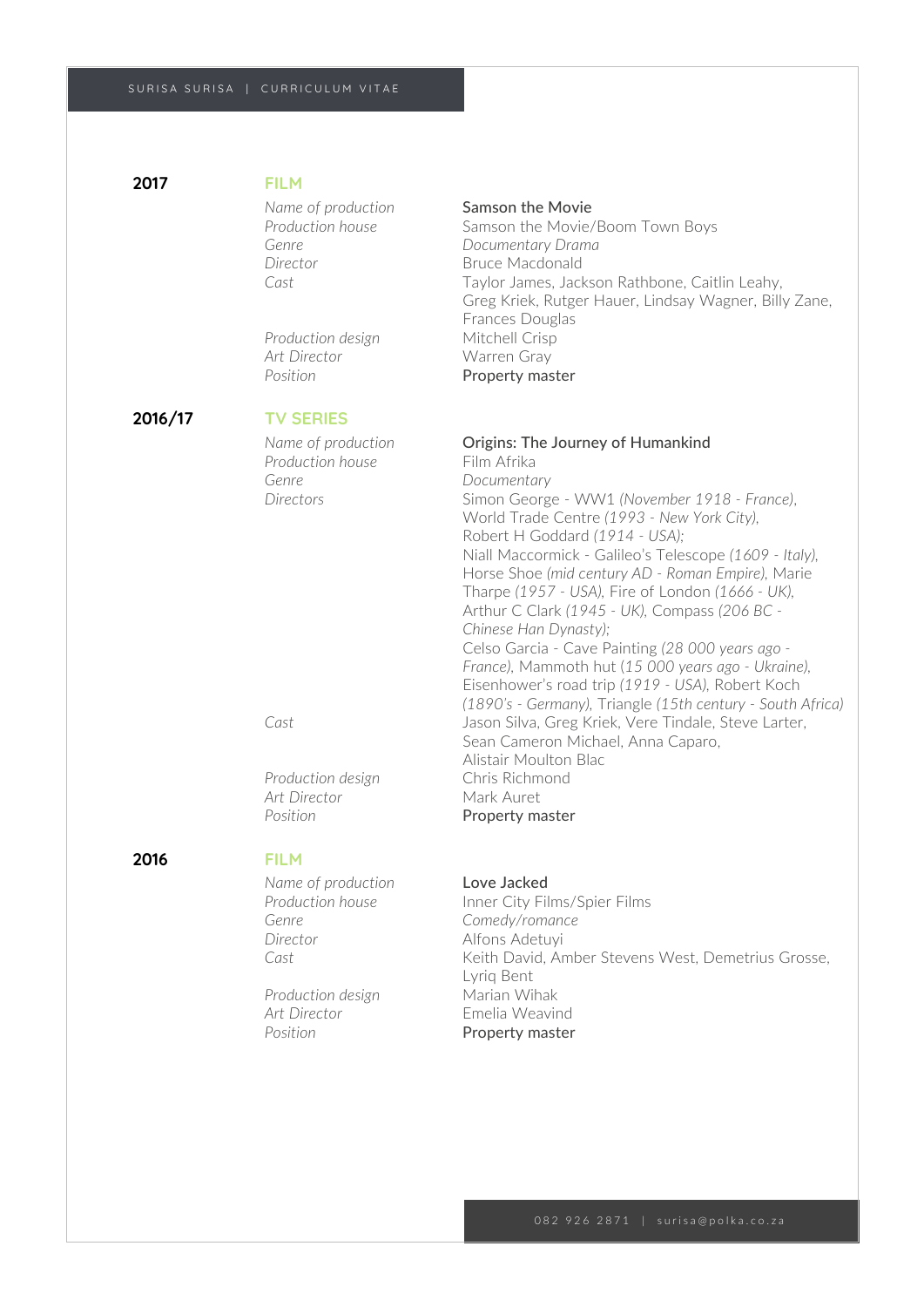**Production house** Film Afrika *Genre Documentary*

Position **Property master** 

### **2015 FILM**

*Name of production* **Honey 3** *Production house* Moonlighting Films *Director* Bille Woodruff *Production design* Andrew Orlando Position **Property master** 

### **FILM**

*Name of production* Lea To The Rescue **Production house Out of Afrika** *Genre Family Director* Nadia Tass Production design Brian Glaser Position **Property master** 

### **2014 FILM**

*Genre Drama/romance Director* Michael Karen *Production design* Tom Gubb

### **2013 FILM**

*Name of production* Young Ones *Production house* Adizet (Pty)Ltd *Director* Jake Paltrow *Production design* Sharon Lamofsky Art director **Brian Glaser** Position **Property master** 

### *Name of production* No Man Left Behind

*Directors* Ben Harding *(Black Hawk Down, Mogodishu, Somalia 1993; Memories Of Hell, South East Asia 1964);*  Neil Rawles *(Colombia Vice, Colombia 1982; Dale Zelko – Military Father, Kosova 1999)*; James Bryce *(Shok Valley, Afghanistan 2008; The One That Got Away, Iraq 1991) Cast* Jack Ashton, Nathan Roberts, Aiden Whytok etc *Production design* Andrew Orlando

*Genre Drama/family/music/romance Cast* Cassie Ventura, Kenny Wormald

Cast Cast Maggie Elizabeth Jones, Hallie Todd

### *Name of production* Einfach Rosa: Wolken über Kapstadt

*Production house* Two Oceans Productions *Cast* Alexandra Neldel, Janek Rieke, Sara Fazilat Position **Property master** 

*Genre Action/drama/sci-fi* Cast Cast Nicholas Hoult, Elle Fanning, Michael Shannon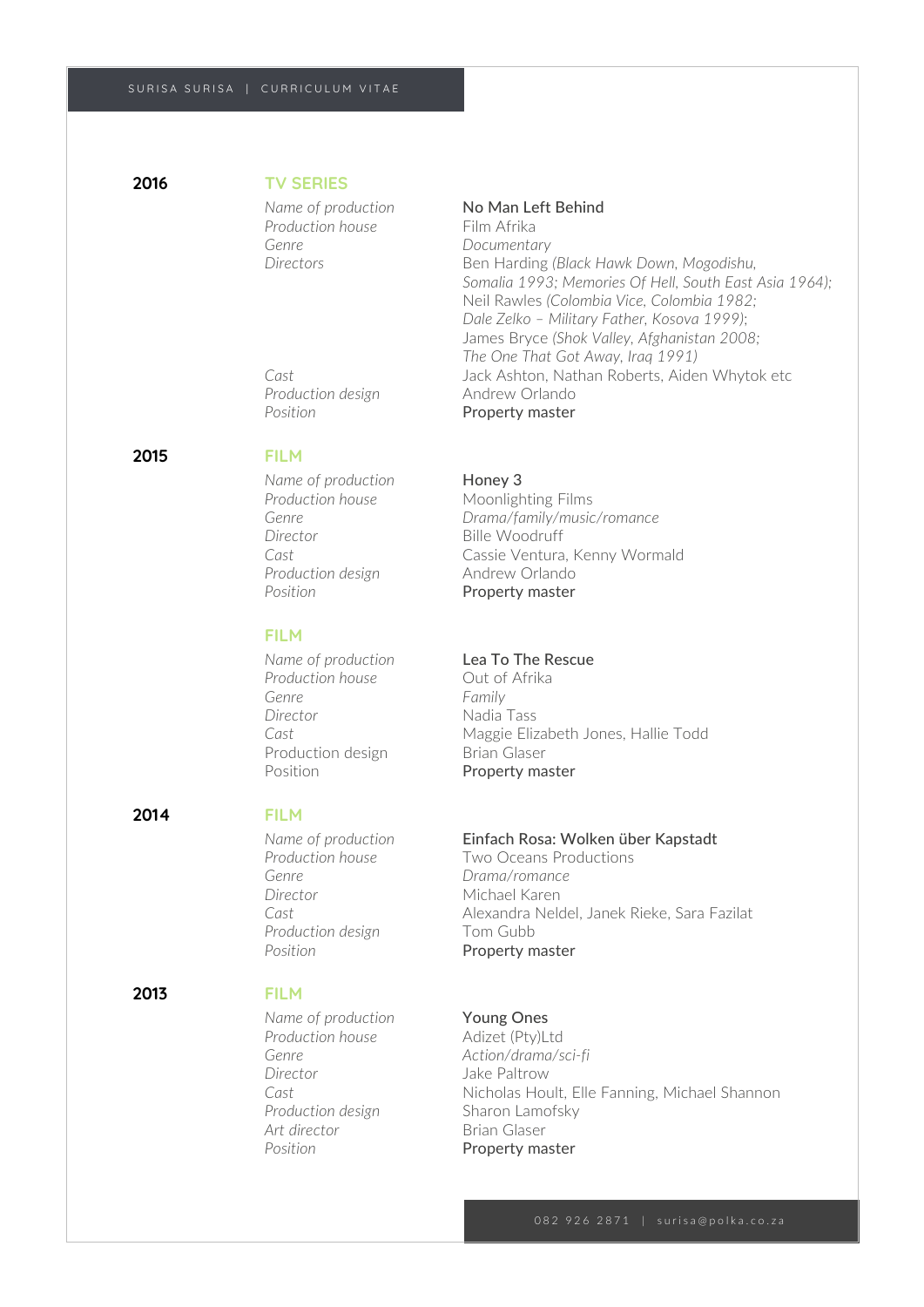*Name of production* **Black Butterflies** *Production design* Darryl Hammer Position **Property master** 

## **2009 TV SERIES**

*Genre Drama Production design* Eduard Krajewski *Art director* Darryl Hammer Position **Property master** 

### **2008 FILM**

*Name of production*<br>*Production house* **The Silent Army (Wit licht)**<br>One Step Beyond *Art director* Darryl Hammer

### **2007 FILM**

*Name of production* Skin **Production house** Moonlighting **Director Anthony Fabian Production design Billy Keam Art director Darryl Hammer**<br>**Property maste** 

### **FILM**

*Director* Junaid Ahmed **Production design Control Darryl Hammer** Position **Property master** 

**Production house** Promise Me Productions *Genre Historical drama (South Africa 1960s) Director* Paula van der Oest *Cast* Carice van Houten, Liam Cunningham, Rutger Hauer

### *Name of production* **Gier (Glamour and Gloria)**

*Production house* Two Oceans Productions *Director* Dieter Wedel *Cast* Ulrich Tukur, Jeanette Hain

*Production Beyond Genre Drama (Child soldiers Uganda) Director* Jean van der Velde Cast Marco Borsato, Ricky Koole, Abby Mukiibi Nkaaga *Production design* Wilbert van Dorp/Billy Keam Position **Property master** 

*Genre Biography/drama (1960s)* Cast Cast Sophie Okonedo, Sam Neill, Alice Krige, Tony Kgoroge **Property master** 

### *Name of production* **More Than Just A Game**

Production house **Filmex Pty Ltd (Anant Singh/Helena Spring)** *Genre Drama/sport (1960s)* Cast **Presley Chweneyagae, Wright Ngubeni, Az Abrahams**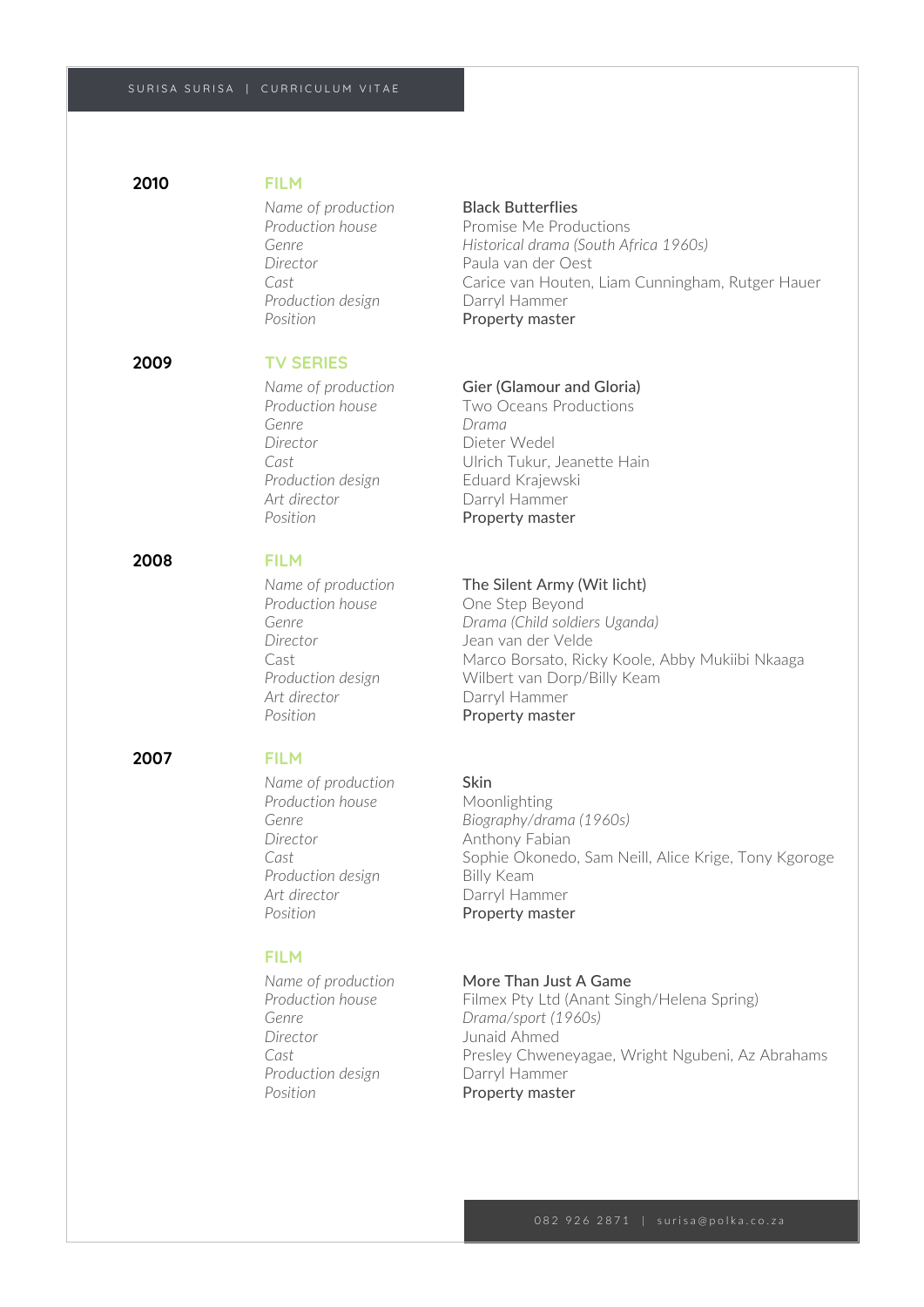### **2005 TV SERIES**

*Name of production* **Binnelanders Production house** Stark Films *Genre Drama Production design* Megan Havenga *Head of department* Karel Flint Position **Property master** 

*Directors* Danie Joubert/Hannes Muller/Ilse van Hemert Cast Cast Cast Gys de Villiers, David Butler, Sarahann Doherty

## *Name of production*<br>*Production house* **Figure Exciting Filter**

*Production house* Exciting Films (Pty) LTD *Genre Drama Director* Darrell Roodt *Cast* Leleti Khumalo, Lihle Mvelase, Kenneth Khambula Production design Tiaan van Tonder Position **Property master** 

### **FILM**

*Name of production*<br>*Production house* **Safari ins Glück (The Wild Life)**<br>Two Oceans Productions *Genre Comedy Director* Peter Gersina *Production design* Lars Lange Position **Property master** 

**Two Oceans Productions** *Cast* Florentine Lahme, Carin C. Tietze, Heio von Stetten

## **FILM/TV SERIES** SET DECORATOR

### **2014 FILM**

*Name of production* Dias Santana Production house **Zen HO Production design Barry Coetzer** Position **Set decorator** 

*Genre Action/crime/thriller Director* Maradonna Dias Dos Santos/Chris Roland *Cast* David O`Hara, Obi Mukwa, Rapulana Seiphemo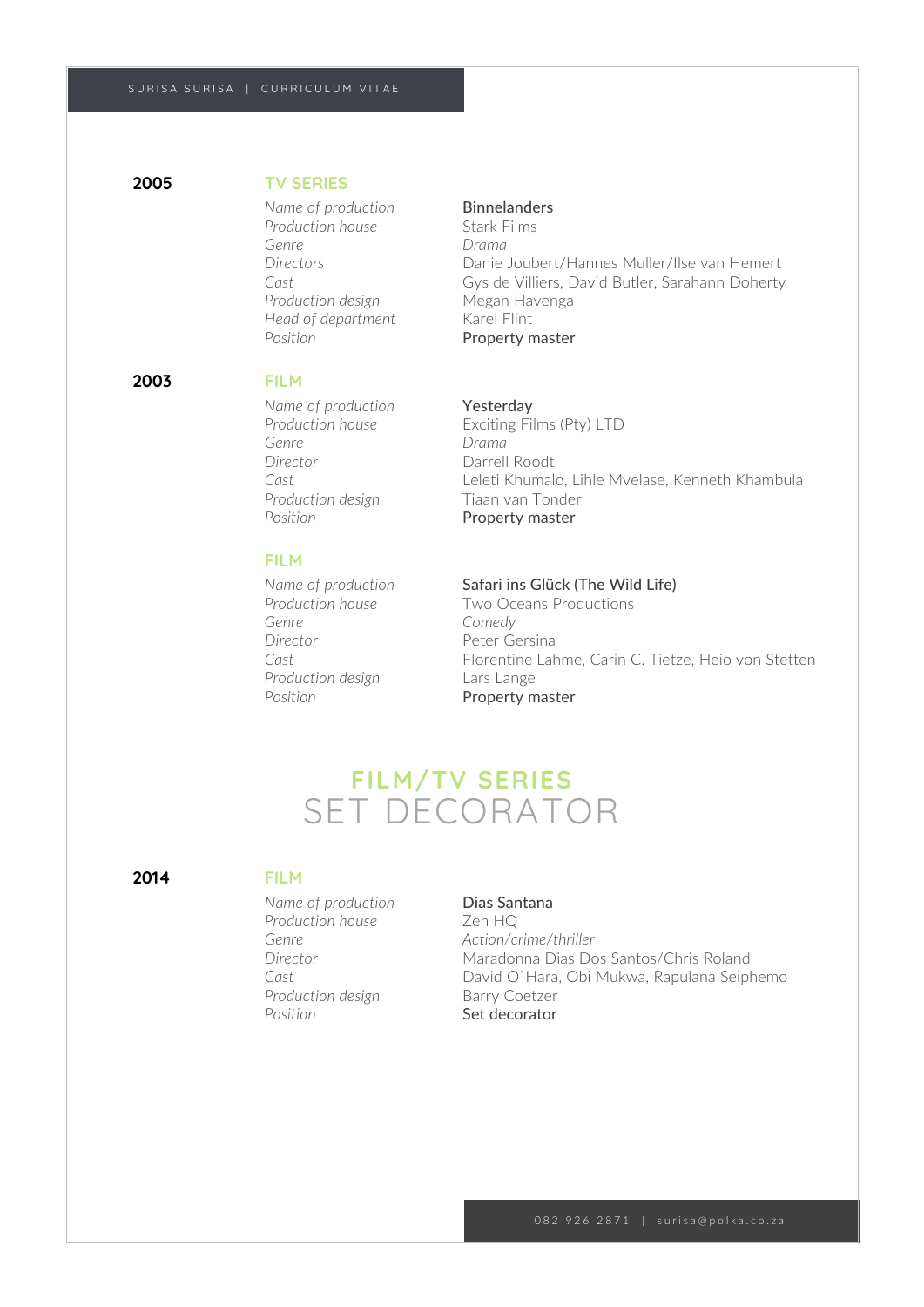**2013 FILM**

*Genre Drama Production design* Birrie le Roux *Position* Set decorator

### *Name of production* Back to School Mom

*Production house* Intelligent Media Productions *Director* Christopher Erskin *Cast* Kimberly Elise, Denzel Whitaker, Loretta Devine

### *Name of production* Lady Grey

**Production house** Moonlighting Productions<br> *Genre Drama Genre Drama Director* Alain Choquart *Cast* Peter Sarsgaard, Jérémie Renier, Claude Rich **Production design Birrie le Roux** Position **Set decorator** 

### *Name of production* Hoe Duur Was De Suiker (The Price of Sugar) **Production house** Navorox (Pty) Ltd<br> *Genre* Chama - history (S *Genre Drama – history (Surinam 1747*) *Director* Jean van der Velde *Cast* Gaite Jansen, Yootha Wong-Loi-Sing,, Benja Bruijning *Production design* Darryl Hammer

## **FILM/TV SERIES** ART DEPARTMENT

Position **Set decorator** 

### **2014 FILM**

**FILM**

*Name of production* **Momentum** *Production house* Deer Isle (Pty) Ltd *Genre Action/crime/thriller Production design* Tom Gubb *Head of department* Arlo Markantonatos Position **Props buyer** 

**Director** Stephen S Campanelli *Cast* Olga Kurylenko, James Purefoy, Jenna Saras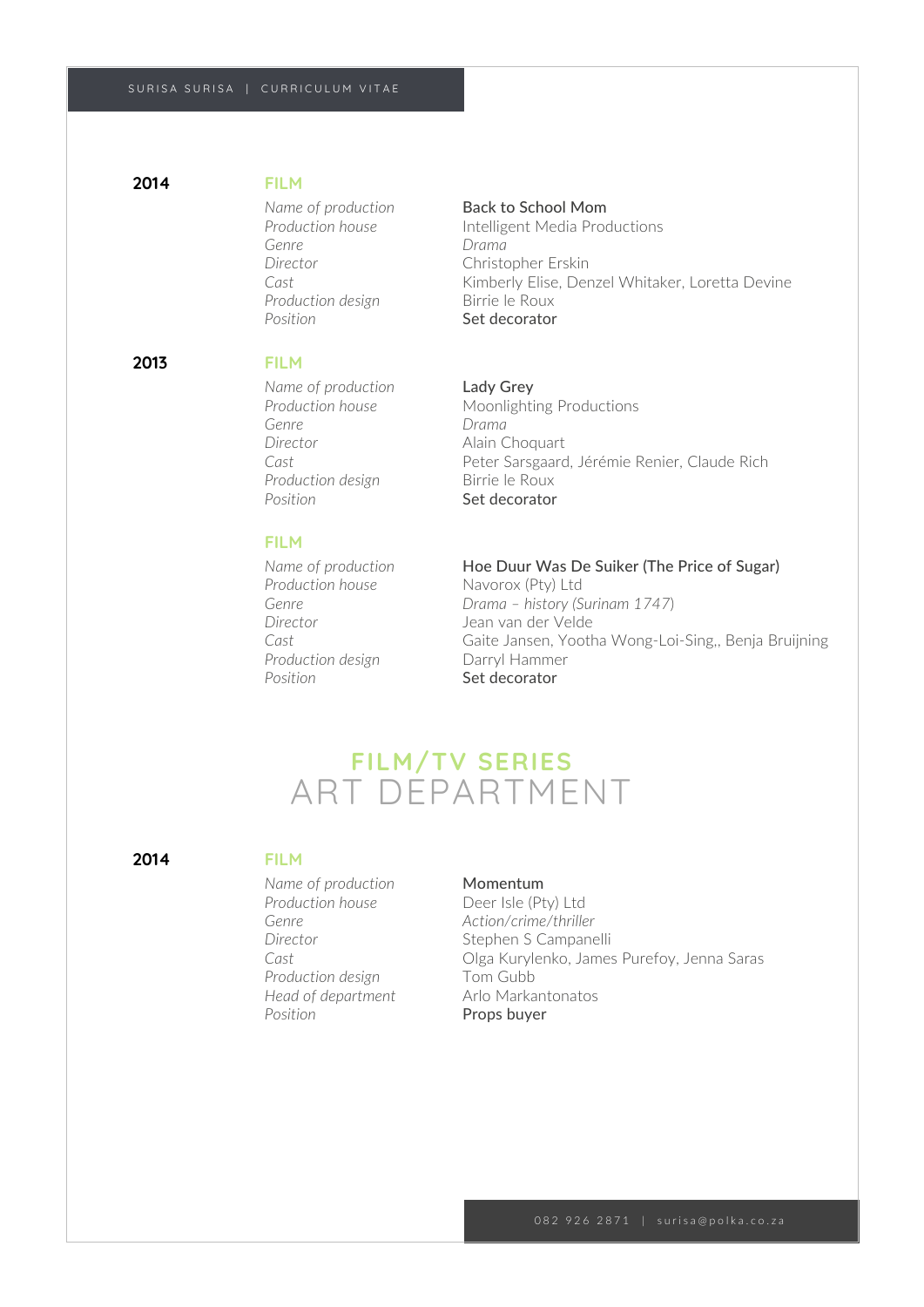*Name of production* The Good Lie *Genre Drama Director* Philippe Falardeau *Production design* Aaron Osborne *Head of department* Melinda Launspach *Position* Leadman

### **2012 FILM**

*Production house* Moonlighting Films<br>*Genre Action/adventure/sc Director* George Miller **Production design Colin Gibson** *Head of department* Andrew Orlando Position **Standby props** 

### **TV SERIES**

*Name of production* **Leonardo 2**<br>**Production house Out of Africa** *Production house Director* Steve Hughes *Production designer* Birrie le Roux **Art director Brian Glaser** *Head of department* David Glasscoe Position **Props buyer** 

### **2011 TV SERIES**

*Name of production* Labyrinth Production house Film Afrika *Director* Christopher Smith *Production design* Tom Hannam

### **2010/11 FILM**

*Name of production* **Safe House** *Production house* Moonlighting Films *Director* Daniel Espinosa **Production design Figitte Broch** *Head of department* Melinda Launspach *Position* Lead dresser

*Production house* Moonlighting ABC Productions Cast Cast Reese Witherspoon, Corey Stoll, Thad Luckinbill

### *Name of production* **Mad Max: Fury Road**

*Genre Action/adventure/sci-fi* Cast Cast Charlize Theron, Tom Hardy, Nicholas Hoult

*Genre Adventure (1472, Italy) Cast* Jonathan Bailey, Flora Spencer-Longhurst,

*Genre Adventure/drama/fantasy (1209, France) Cast* John Hurt, Tom Felton, Jessica Brown Findlay *Head of department* Melinda Launspach Position **Set dressing buyer** 

*Genre Action/crime/thriller* Cast **Cast** Denzel Washington, Ryan Reynolds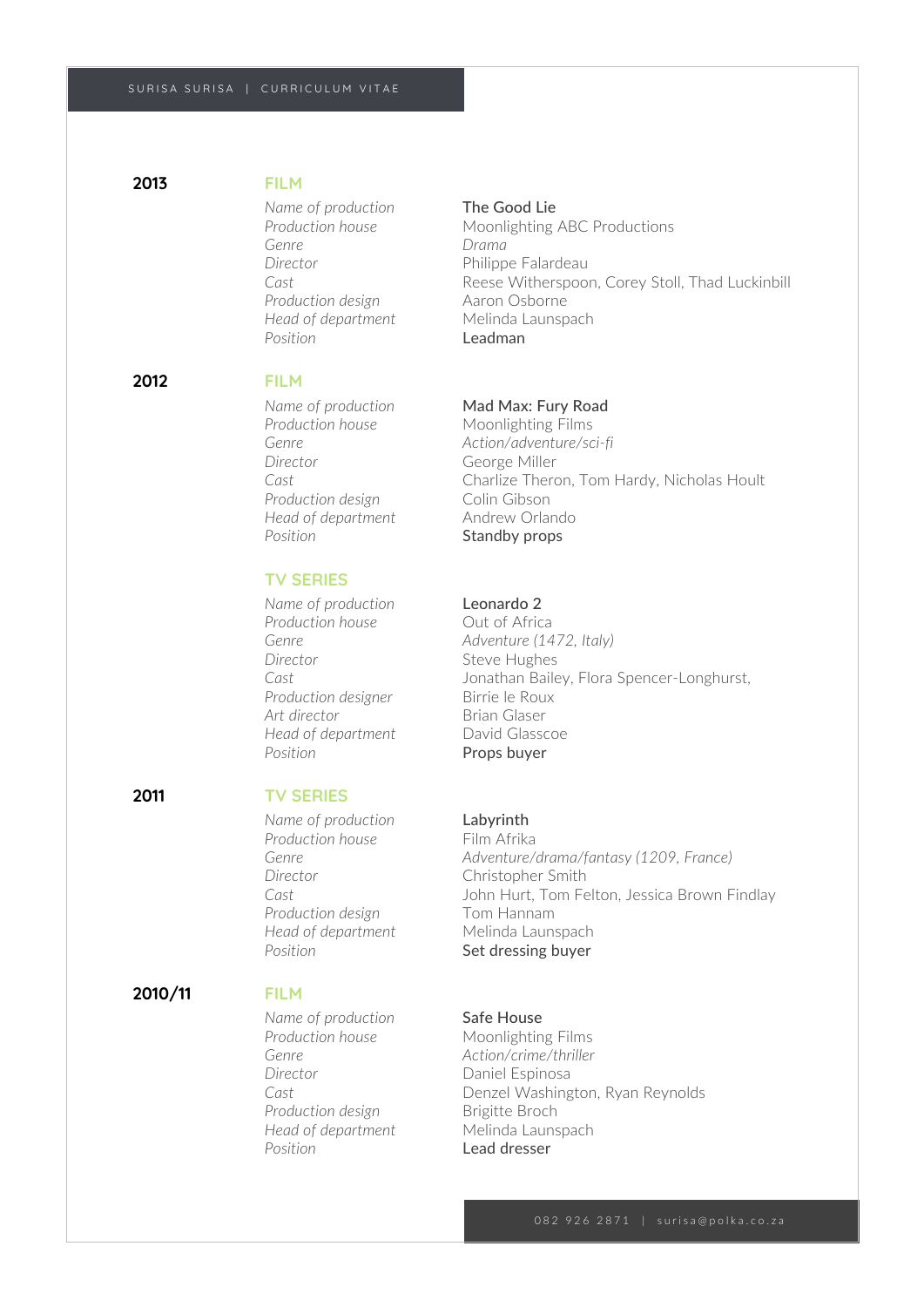**Production house** Film Afrika *Production design* Johnny Breedt Position **Set dresser/buyer** 

### **2007 FILM**

**Production house** Film Afrika<br>*Genre* Action/com Production design Susanne Dieringer *Head of department* David Glasscoe

### **2006 FILM**

*Name of production* The Seven of Daran<br>**Production house** Enigma Pictures **Production house** *Genre Family Director* Lourens Blok *Art director* Delarey Wagenar *Head of department* David Glasscoe

### **TV SERIES**

*Genre Drama/romance Art director* Delarey Wagenar *Head of department* David Glasscoe

### **FILM**

*Name of production* **Primeval** *Director* Michael Katleman *Production design* Johnny Breedt Position **Set dresser** 

### Name of production<br>
No 1 Ladies Detective Agency

*Genre Comedy/crime/family Directors* Tim Fywell, Tim Bricknell, Charles Sturridge *Cast* Jill Scott, Anika Noni Rose, Lucian Msamati *Head of department* Melinda Launspach

### *Name of production* African Race - Die verrückte Jagd nach dem Marakunda

Action/comedy *Cast* Jan Sosniok, Mirja Boes, Mundstuhl Position **Assistant property master** 

*Cast* Johann Harmse, Kertrice Maitisa, Caroline Goodall Position **Assistant property master** 

### *Name of production* ER (Emergency Rescue)

**Production house** Film Hiring Services (Pty) Ltd *Directors* Richard Thorpe/Christopher Chulack Cast **Cast** Noah Wyle, Laura Innes, Laura Cerón Position **Assistant property master** 

*Production house* Wyatt Film Productions ( PTY ) LTD *Genre Action/adventure/crime* Cast Cast Dominic Purcell, Orlando Jones, Brooke Langton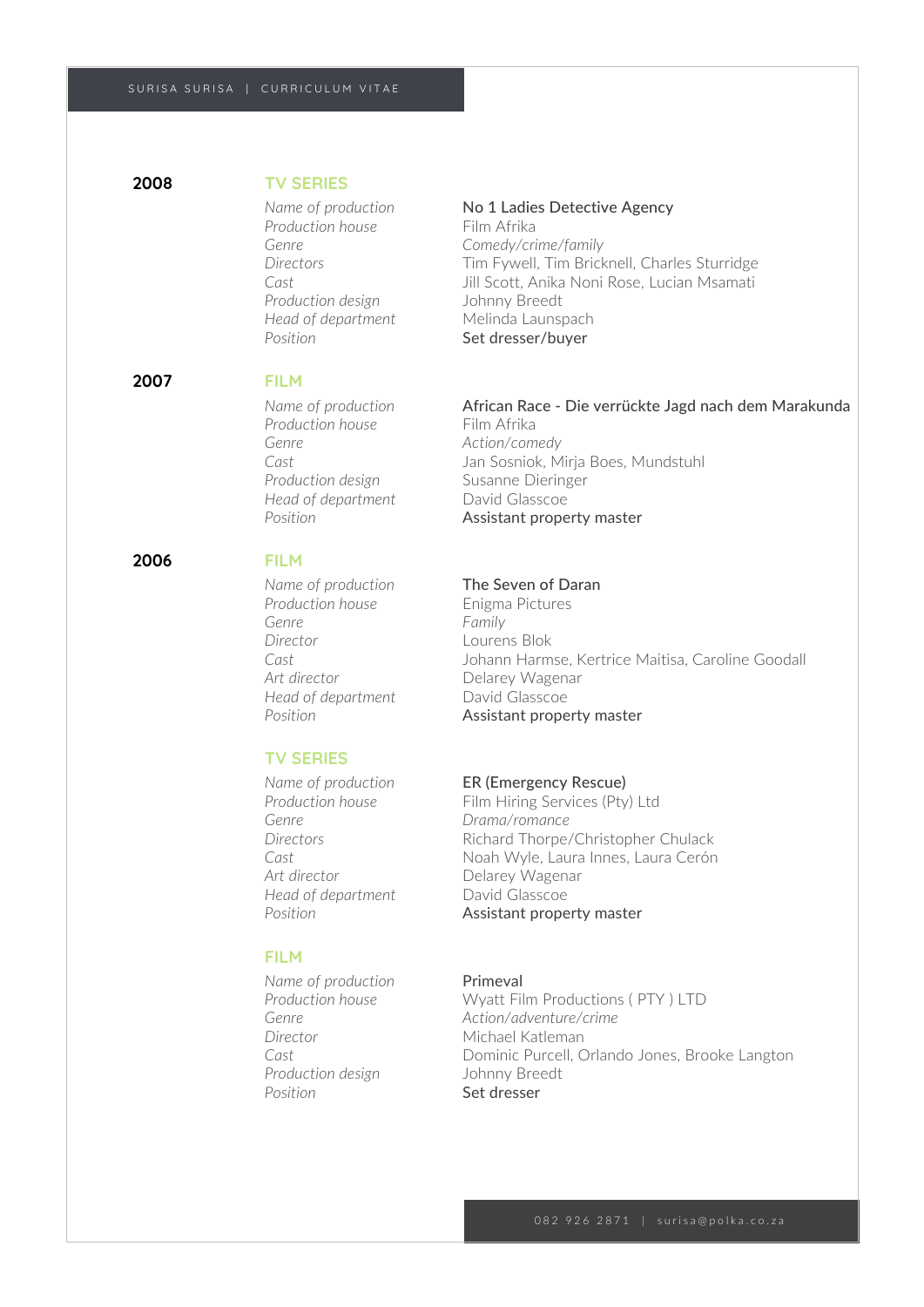*Name of production* **Coup** *Director* Simon Cellan Jones *Production design* John Stevenson *Head of department* David Glasscoe

### **FILM**

*Name of production* **Mama Jack**<br>**Production house Delta Films** *Genre Comedy Director* Gray Hofmeyr *Production design* Darryl Hammer Position **Art dept buyer** 

### **2004 FILM**

*Name of production*<br>**Production house Production Adventure**<br>Film Afrika **Production house** *Director* John Putch *Production designer* Tom Hannam *Head of department* David Glasscoe

### **FILM**

*Name of production* **Ask The Dust** *Production house* Moonlighting Films *Director* Robert Towne *Production design* Dennis Gassner *Head of department* Nancy Haigh Position **Set dresser/buyer** 

### **FILM**

*Production house* Two Oceans Productions *Genre Romance Director* Marco Serafini **Production design Billy Keam** Position **Set dresser/buyer** 

*Production house* The Out of Africa Picture Company (Pty) Ltd *Genre Drama/history (2004 Simon Mann)* **OS Production House** BBC Broadcast Limited *Cast* Jared Harris, Robert Bathurst, Lucy Cohu **Position Assistant property master** 

*Production house* Delta Films (Pty) Ltd t/a Mama Jack *Cast* Leon Schuster, Lionel Newton, Mary-Ann Barlow

*Genre Adventure/Action/Drama/Thriller* Cast Cast Cast Adam Baldwin, Rutger Hauer, Steve Guttenberg Position **Assistant property master** 

*Genre Drama/romance (Los Angeles 1930s) Cast* Colin Farrell, Salma Hayek, Donald Sutherland

### *Name of production* Sterne über Madeira (Madeira)

Cast **Cast Cast** Denise Zich, Lucas Gregorowicz, Michael Mendl *Head of department* Delia de Villiers Minaar